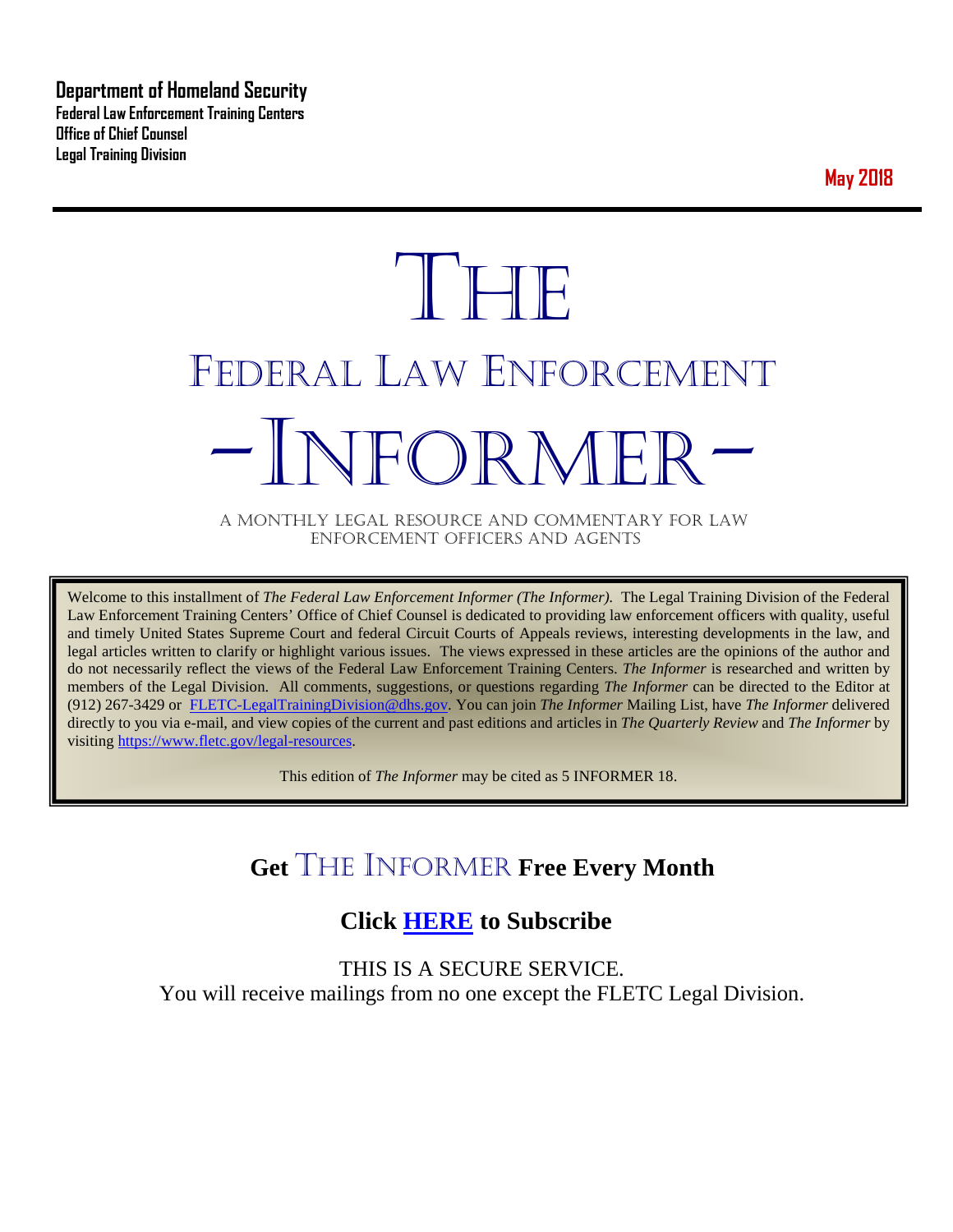# **The Informer – May 2018**

# **Case Summaries**

# **United States Supreme Court**

| <b>Byrd. v. United States:</b> Whether the driver has a reasonable expectation of privacy in<br>a rental car when he has the renter's permission to drive the car but is not listed as an                                                                                                                                                                        |
|------------------------------------------------------------------------------------------------------------------------------------------------------------------------------------------------------------------------------------------------------------------------------------------------------------------------------------------------------------------|
| <b>Dahda v. United States:</b> Whether wiretap orders were legally insufficient because<br>they contained a sentence that authorized the interception of communications outside                                                                                                                                                                                  |
| <b>Circuit Courts of Appeals</b>                                                                                                                                                                                                                                                                                                                                 |
| <b>First Circuit</b>                                                                                                                                                                                                                                                                                                                                             |
| <b>United States v. Sweeney:</b> Whether the defendant voluntarily waived his Miranda<br>rights and at what point during an interview did the defendant invoke his right to counsel                                                                                                                                                                              |
| <b>United States v. Flores:</b> Whether the defendant's de facto arrest was supported by<br>probable cause and whether the independent source doctrine applied to evidence seized                                                                                                                                                                                |
| <b>Sixth Circuit</b>                                                                                                                                                                                                                                                                                                                                             |
| United States v. Perkins: Whether evidence seized from the defendant's residence<br>should have been suppressed because the triggering condition in an anticipatory search                                                                                                                                                                                       |
| <b>Eighth Circuit</b>                                                                                                                                                                                                                                                                                                                                            |
| <b>United States v. Ford:</b> Whether officers lawfully entered a house to arrest the defendant                                                                                                                                                                                                                                                                  |
| <b>United States v. Houck:</b> Whether a provision in a search warrant that authorized officers<br>to search "any vehicle" on the premises included the defendant's RV parked in the driveway11                                                                                                                                                                  |
| United States v. Cross: Whether the defendant's girlfriend had apparent authority to grant                                                                                                                                                                                                                                                                       |
| <b>Tenth Circuit</b>                                                                                                                                                                                                                                                                                                                                             |
| <b>McCoy v. Meyers:</b> Whether officers were entitled to qualified immunity for their initial<br>initial use of force against the plaintiff, before he was restrained and subdued, and for their                                                                                                                                                                |
| <b>Eleventh Circuit</b>                                                                                                                                                                                                                                                                                                                                          |
| <b>United States v. Maxi:</b> Whether the officers' entry onto the defendant's curtilage<br>constituted a valid knock and talk, whether the warrantless entry into the defendant's<br>home was reasonable, whether the independent source doctrine applied to evidence<br>seized by the officers, and whether the government satisfied the necessity requirement |

when applying for a wiretap of the defendant's cell phone.............................................................**[15](#page-14-1)**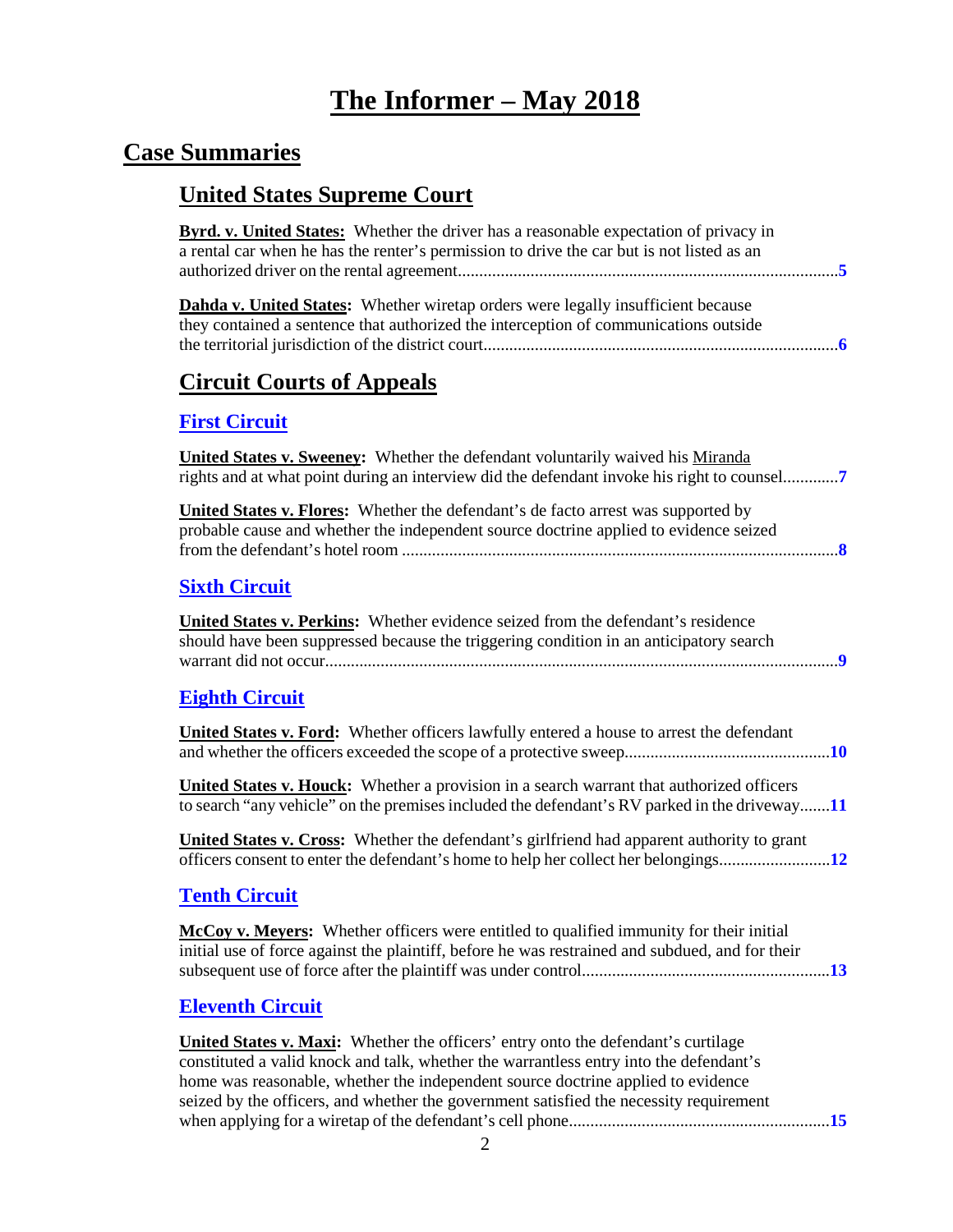### ♦

## **FLETC Talks: Detective McFadden**

On October 31, 1963, Detective Martin McFadden of the Cleveland Police Department stopped John Terry and two other individuals, patted down Terry's outer clothing, and discovered a handgun. Unknown to the veteran detective, he had just conducted what would later be determined to be the first legally sanctioned stop and frisk in the 1968 United States Supreme Court landmark decision, Terry v. Ohio.

Click on the link below for a six-minute video in which John Besselman, Senior Advisor for Training, Office of Chief Counsel, Federal Law Enforcement Training Centers, Glynco, GA discusses Detective McFadden's observations and what caused him to suspect that John Terry and two other individuals were involved in criminal activity.

<https://www.youtube.com/watch?v=AVDy0EZFv3s>

#### ♦

### **FLETC Informer Webinar Schedule**

### **1. E-Mail and Search Warrants Under the New CLOUD Act (1-hour)**

This webinar will cover the law and the practice on how to obtain email search warrants, including the brand new changes to extraterritorial email search warrants under the recently enacted CLOUD Act.

Presented by Patrick Walsh, Attorney-Advisor / Branch Chief, Federal Law Enforcement Training Centers, Glynco, Georgia [\(patrick.walsh@fletc.dhs.gov\)](mailto:patrick.walsh@fletc.dhs.gov)

### **Wednesday June 6, 2018 - 3pm Eastern / 2pm Central / 1pm Mountain / 12pm Pacific**

**To participate in this webinar: <https://share.dhs.gov/walsh/>**

#### ♦

### **2. Government Workplace Searches (1-hour)**

Presented by John Besselman, Senior Advisor for Training, Office of Chief Counsel, Federal Law Enforcement Training Centers, Glynco, Georgia [\(John.Besselman@fletc.dhs.gov\)](mailto:John.Besselman@fletc.dhs.gov)

This webinar will examine how public employees might create a Reasonable Expectation of Privacy in their workplaces (computers, cars, offices, etc.), and, if so, how the government can intrude on that REP. This course is recommended for government supervisors, the IG community, and those whose duties include internal investigations.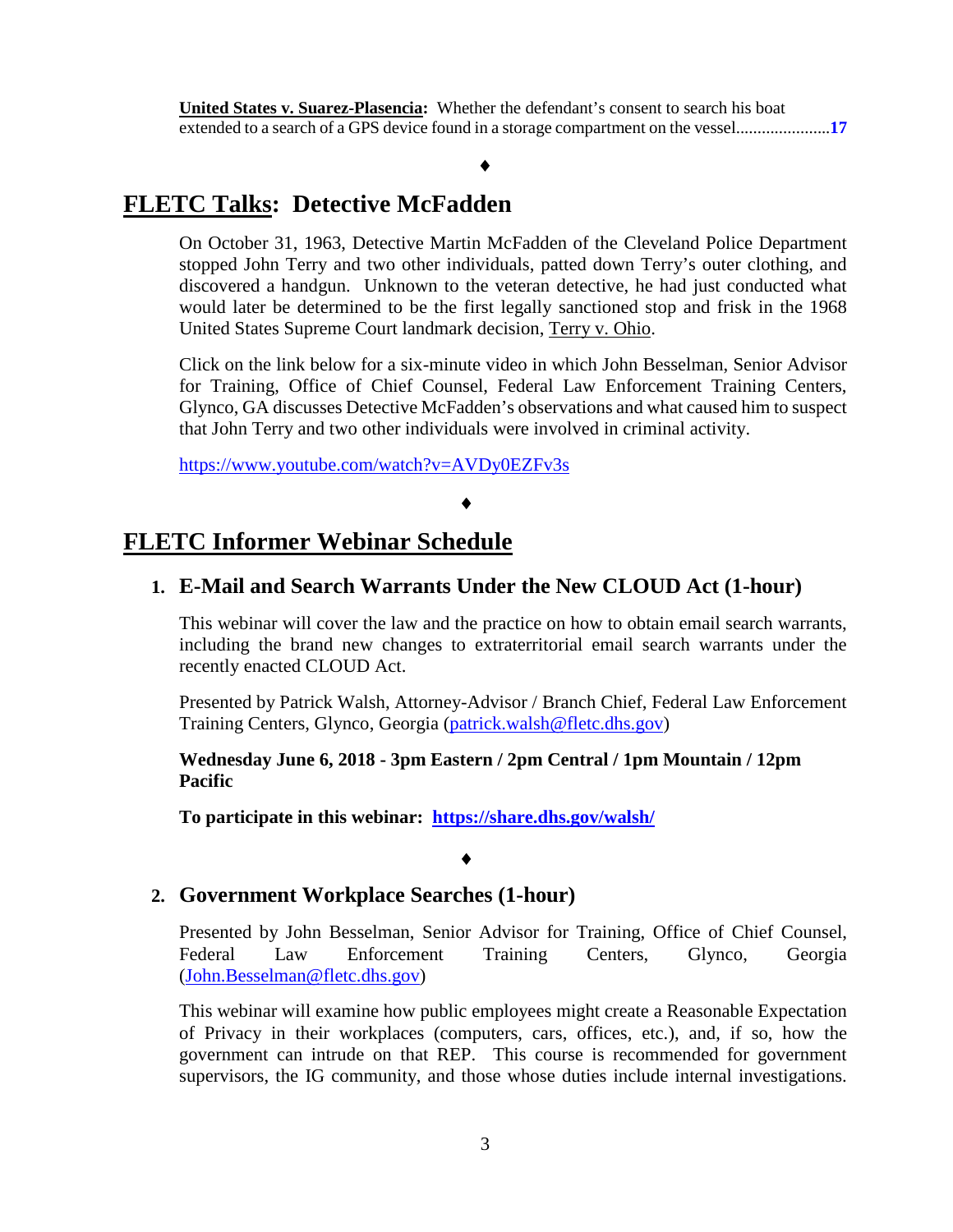**Tuesday June 12, 2018 – 10:30am Eastern / 9:30am Central / 8:30am Mountain / 7:30am Pacific**

**To participate in this webinar: <https://share.dhs.gov/govtworksearch/>**

#### ♦

### **3. Fourth Amendment Update (1-hour)**

This webinar will highlight new Supreme Court cases from this term and explain how they change the law on Searches and Seizures.

Presented by Patrick Walsh, Attorney-Advisor / Branch Chief, Federal Law Enforcement Training Centers, Glynco, Georgia [\(patrick.walsh@fletc.dhs.gov\)](mailto:patrick.walsh@fletc.dhs.gov)

**Wednesday June 13, 2018 - 3pm Eastern / 2pm Central / 1pm Mountain / 12pm Pacific**

**To participate in this webinar: <https://share.dhs.gov/walsh/>**

### ♦

### **4. Campus Law Enforcement Best Practices: Foreign Nationals (1-hour)**

Presented by Henry McGowen, Attorney-Advisor / Senior Instructor, Federal Law Enforcement Training Centers, Artesia, New Mexico [\(henry.mcgowen@fletc.dhs.gov\)](mailto:henry.mcgowen@fletc.dhs.gov)

College campuses in the United States today include people from all over the world, both students and non-students alike. Campus law enforcement departments regularly come into contact with these foreign nationals as suspects, witnesses and victims of crime. When they do, they need to know the legal requirements for handling them, outside of potential immigration concerns. Tune into this webinar to find out what you need to know.

**Wednesday June 20, 2018 - 3pm Eastern / 2pm Central / 1pm Mountain / 12 pm Pacific**

**To participate in this webinar: <https://share.dhs.gov/artesia>**

### **5. Surviving Cross-Examination (1-hour)**

Presented by Mary M. Mara, Attorney-Advisor / Senior Instructor, Federal Law Enforcement Training Centers, Artesia, New Mexico [\(mary.m.mara@fletc.dhs.gov\)](mailto:mary.m.mara@fletc.dhs.gov)

♦

Cross-examination does not have to be an intimidating experience. This webinar will offer useful tips and information designed to help you not only survive - *but actually thrive* - as a witness during the cross-examination process.

**Wednesday June 27, 2018 – 3pm Eastern / 2pm Central / 1pm Mountain / 12 pm Pacific**

**To participate in this webinar: <https://share.dhs.gov/artesia>**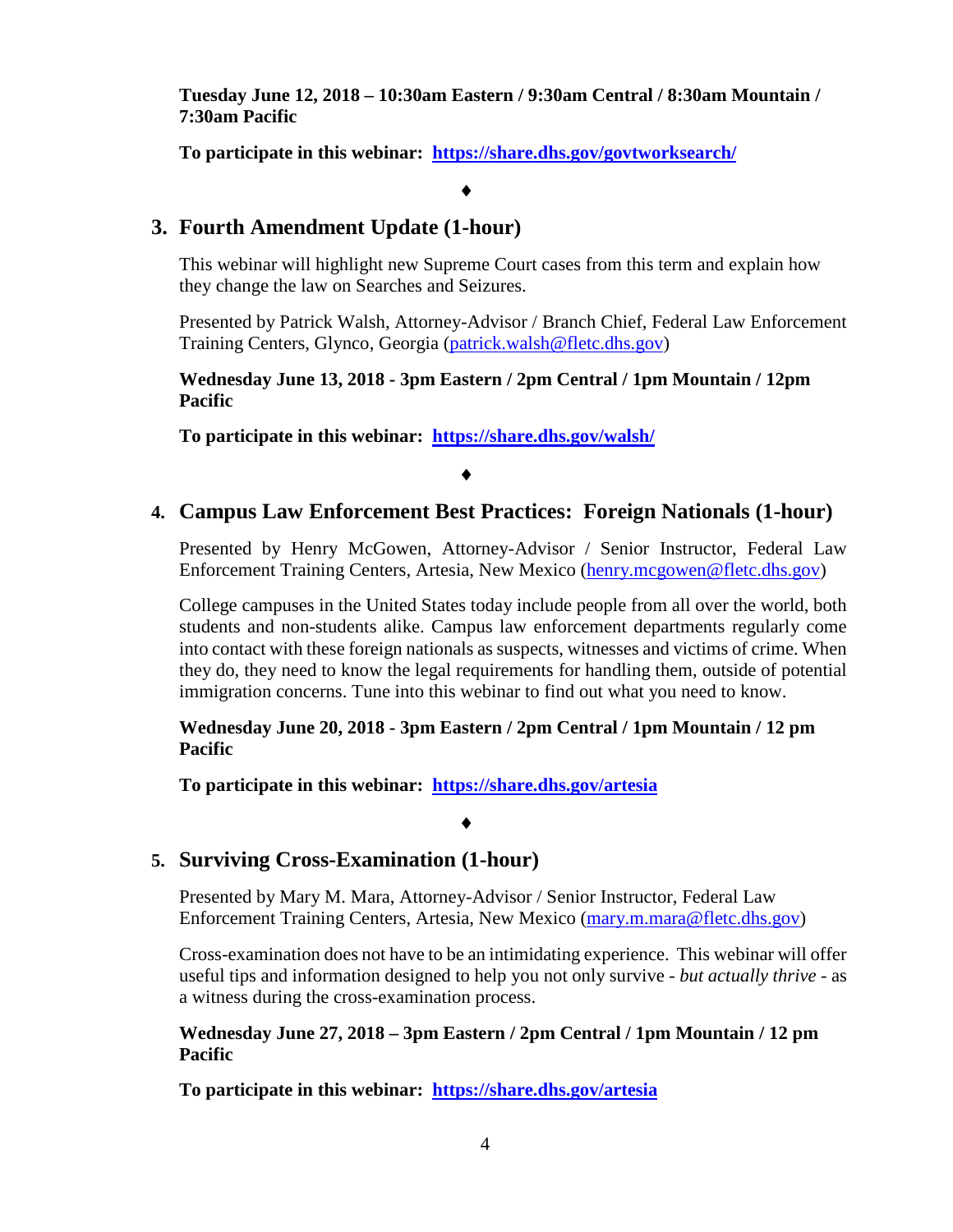### **To Participate in a FLETC Informer Webinar**

- 1. Click on the link to access the Homeland Security Information Network (HSIN).
- 2. If you have a HSIN account, enter with your login and password information.
- 3. If you do not have a HSIN account, click on the button next to "Enter as a Guest."
- 4. Enter your name and click the "Enter" button.
- 5. You will now be in the meeting room and will be able to participate in the event.
- 6. Even though meeting rooms may be accessed before an event, there may be times when a meeting room is closed while an instructor is setting up the room.
- **7. If you experience any technical issues / difficulties during the login process, please call our audio bridge line at (877) 446-3914 and enter participant passcode 232080 when prompted.**

♦

# CASE SUMMARIES

# United States Supreme Court

### <span id="page-4-1"></span><span id="page-4-0"></span>**Byrd v. United States, 2018 U.S. LEXIS 2803 (May 14, 2018)**

Latasha Reed rented a car in New Jersey while Terrence Byrd waited outside the rental facility. The rental agreement contained a provision which warned Reed that allowing an unauthorized driver to drive the car would violate the agreement. Reed listed no additional drivers on the form. Reed left the rental facility and gave the keys to the rental car to Byrd.

Byrd got into the car and left by himself for Pittsburgh. In Pennsylvania, a police officer stopped Byrd for a traffic violation. Byrd told the officer the car was rented and gave the officer a copy of the rental agreement. The officer noticed the rental agreement did not list Byrd as the renter or as an authorized driver of the vehicle. During the stop, the officer searched the car and found heroin and body armor in the trunk. The government charged Byrd with two offenses.

Prior to trial, Byrd filed a motion to suppress the evidence discovered in the trunk, arguing that the search violated the Fourth Amendment. The district court denied Byrd's motion. Without deciding whether the search was lawful, the court determined that Byrd had no expectation of privacy because he was not listed on the rental agreement; therefore, he did not have standing to challenge the search of the vehicle.

Byrd appealed to the Third Circuit Court of Appeals, which affirmed the judgment of the district court. Byrd appealed to the Supreme Court.

In a unanimous decision, the Court held "that, as a general rule, someone in otherwise lawful possession and control of a rental car has a reasonable expectation of privacy in it even if the rental agreement does not list him or her as an authorized driver." The Court remanded the case to the Third Circuit to determine if, under this rule, Byrd still had no reasonable expectation of privacy in the vehicle because he used Reed to mislead the rental company, knowing that he would not be able to rent the car himself because of his prior criminal history. The court also directed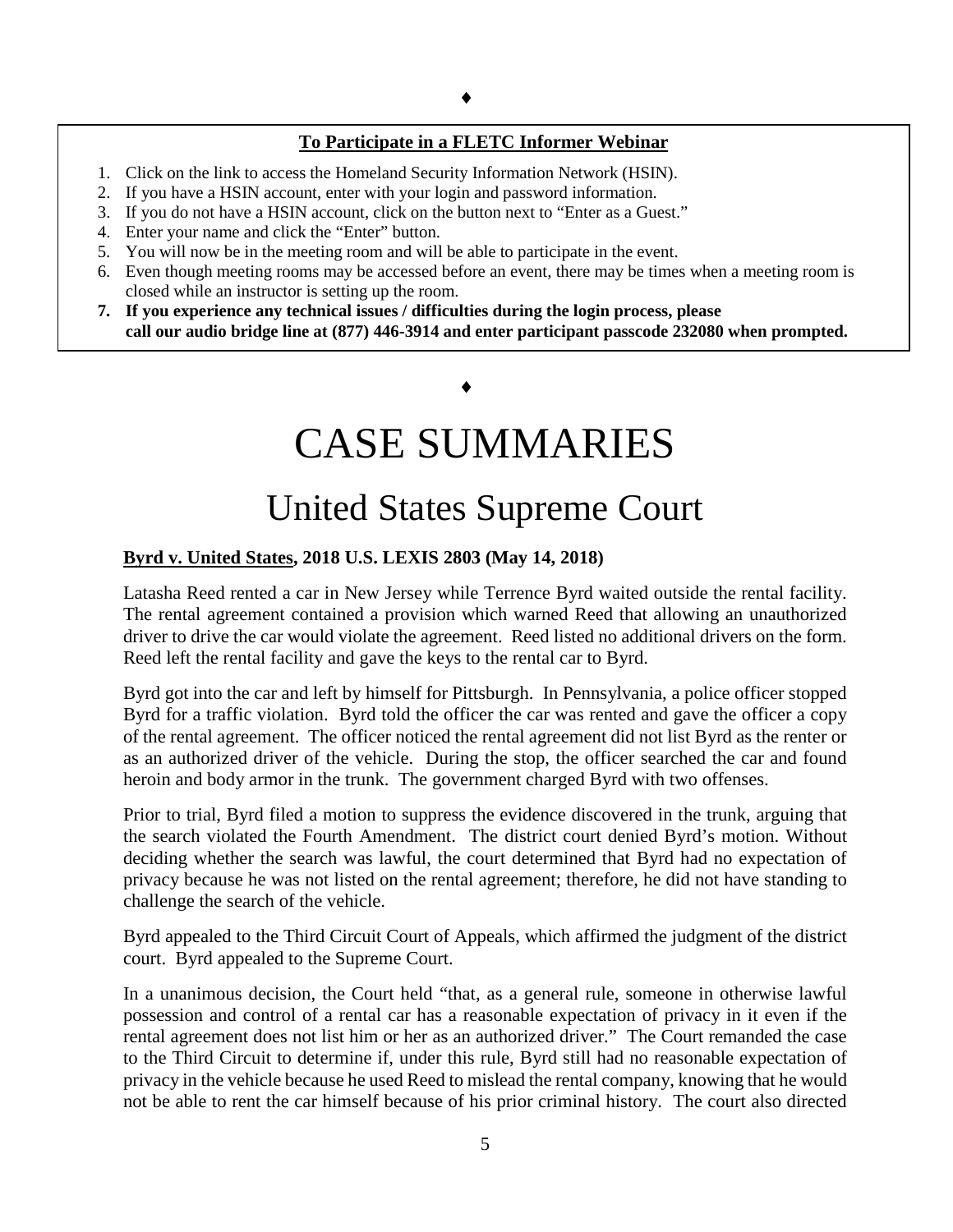the Third Circuit to determine whether the officer had probable cause to search the vehicle under the automobile exception. Because the lower courts determined that Byrd did not have a reasonable expectation of privacy in the vehicle, they never reached this issue.

For the Court's opinion: [https://www.supremecourt.gov/opinions/17pdf/16-1371\\_1bn2.pdf](https://www.supremecourt.gov/opinions/17pdf/16-1371_1bn2.pdf)

\*\*\*\*\*

### <span id="page-5-0"></span>**Dahda v. United States, 2018 U.S. LEXIS 2806 (May 14, 2018)**

Dahda was convicted of conspiracy to distribute marijuana. Much of the evidence against Dahda was obtained through wiretaps of cell phones used by Dahda and four co-conspirators. The wiretap orders were issued by the United States District Court for the District of Kansas. Each wiretap order contained a sentence that authorized a wiretap of cell phones that were located outside Kansas in instances where the government's listening post was also located outside Kansas.

Pursuant to the wiretap orders, the government listened to conversations on cell phones that were located in Kansas from a listening post in Kansas. The government also listened to conversations on cell phones located outside Kansas from the Kansas listening post. However, in one instance, the government listened to conversations on a cell phone that was outside Kansas (in California) from a listening post located outside Kansas (in Missouri).

Prior to trial, Dahda filed a motion to suppress all evidence derived from the wiretaps authorized by the court orders. Dahda argued that the district court in Kansas could not authorize the interception of calls from cell phones located in California by the listening post in Missouri. In response, the government agreed not to introduce any evidence arising from its Missouri listening post. The district court denied Dahda's motion. Dahda appealed to the Tenth Circuit Court of Appeals, which affirmed the district court.

Dahda appealed to the United States Supreme Court. Dahda argued that, even though the government did not use any wiretap information from the Missouri listening post, the court should have suppressed all evidence derived from the wiretap orders. Dahda claimed each order was "insufficient on its face," given the extra sentence authorizing the interception of cell phone calls outside Kansas from a listening post outside Kansas.

In a unanimous decision, the Court held that even assuming that the sentence authorizing wiretaps outside Kansas by a listening post in Missouri was unlawful, none of the unlawfully intercepted communications were introduced at trial. As a result, the Court concluded that the inclusion of this sentence in the wiretap orders had no significant adverse effect upon Dahda. In addition, the Court held that if it were to remove this sentence from the orders, the remainder of each order was itself legally "sufficient on its face."

For the Court's opinion: [https://www.supremecourt.gov/opinions/17pdf/17-43\\_m648.pdf](https://www.supremecourt.gov/opinions/17pdf/17-43_m648.pdf)

\*\*\*\*\*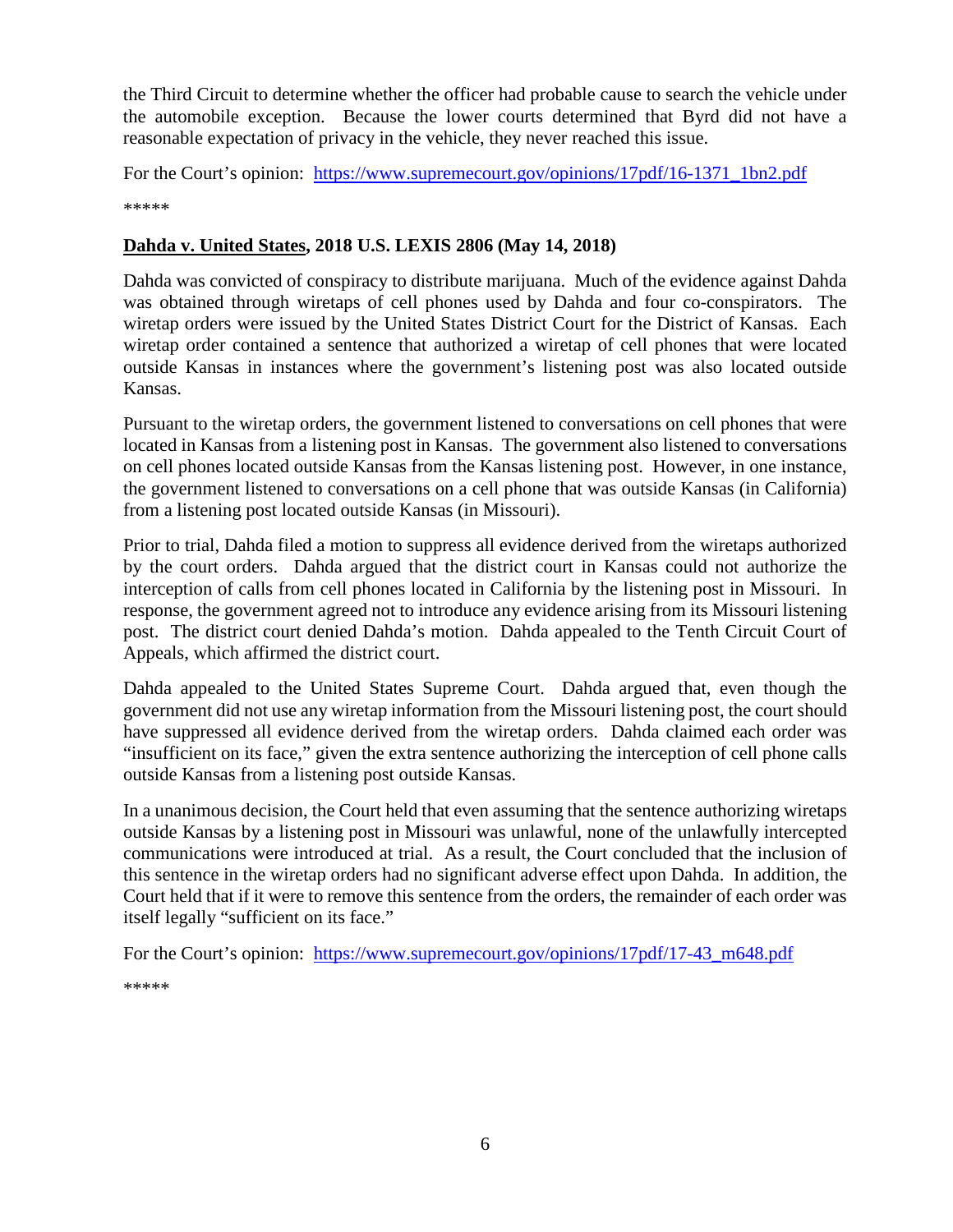# Circuit Courts of Appeal

## <span id="page-6-0"></span>**First Circuit**

### <span id="page-6-1"></span>**United States v. Sweeney, 2018 U.S. App. LEXIS 9052 (1st Cir. MA Apr. 11, 2018)**

Federal agents obtained an arrest warrant for Sweeney and went to his house to arrest him. When the agents arrived, Sweeney asked the agents why he was being arrested. One of the agents told Sweeney that he was being charged with possession and distribution of child pornography. Sweeney replied, "I don't even own a computer."

At the police station, the agent and a local police officer advised Sweeney of his Miranda rights. When asked if he understood his rights, Sweeney stated that he did. The agent then asked Sweeney to sign a Miranda-waiver form. Sweeney told the agent that he did not have his glasses. The officer offered to stop the questioning to get Sweeney's glasses but Sweeney declined. The agent offered to read the Miranda-waiver form again but Sweeney rejected the offer and signed the form.

Approximately ten minutes into the interview, Sweeney told the agent, "I don't want to dig a hole. I need to speak to a lawyer." The agent told Sweeney that it was his right to talk to a lawyer and offered to end the interview. Sweeney then made another statement about digging himself into a hole and one of the officers asked him, "So are you asking for a lawyer?" Sweeny replied, "Do I need a lawyer?" The agent explained that they could not answer that question and the officer offered Sweeney some time to think about it. The agent and the officer left the room and when they returned, Sweeney told them, "I'm screwed. I need a lawyer." At that point the interview ended.

The government charged Sweeney with several child pornography-related offenses.

Sweeney filed a motion to suppress his statements to the officers. First, Sweeney argued that his statements made to the agents at his home during his arrest were un-Mirandized and therefore involuntary.

The court disagreed. The court held that Sweeney's statement, "I don't even own a computer" was not the product of police interrogation. The court found that Sweeney initiated the conversation by asking the agent why he was being arrested.

Second, Sweeney argued that his Miranda waiver was not voluntary because he could not read the waiver form without his glasses.

Again, the court disagreed. When Sweeney made the comment about not having his glasses, the officer asked Sweeney if he wanted to stop to get his glasses or if he wanted the agent to re-read the Miranda-waiver form to him but Sweeney declined both offers. The court found it significant Sweeney did not claim that he did not understand his rights or that he did not know what rights he was waiving. In addition, Sweeney testified that in the past, he had been arrested, read his Miranda rights, understood them, and had invoked his right to remain silent.

Finally, Sweeney argued that the officers continued to interrogate him after he invoked his right to counsel.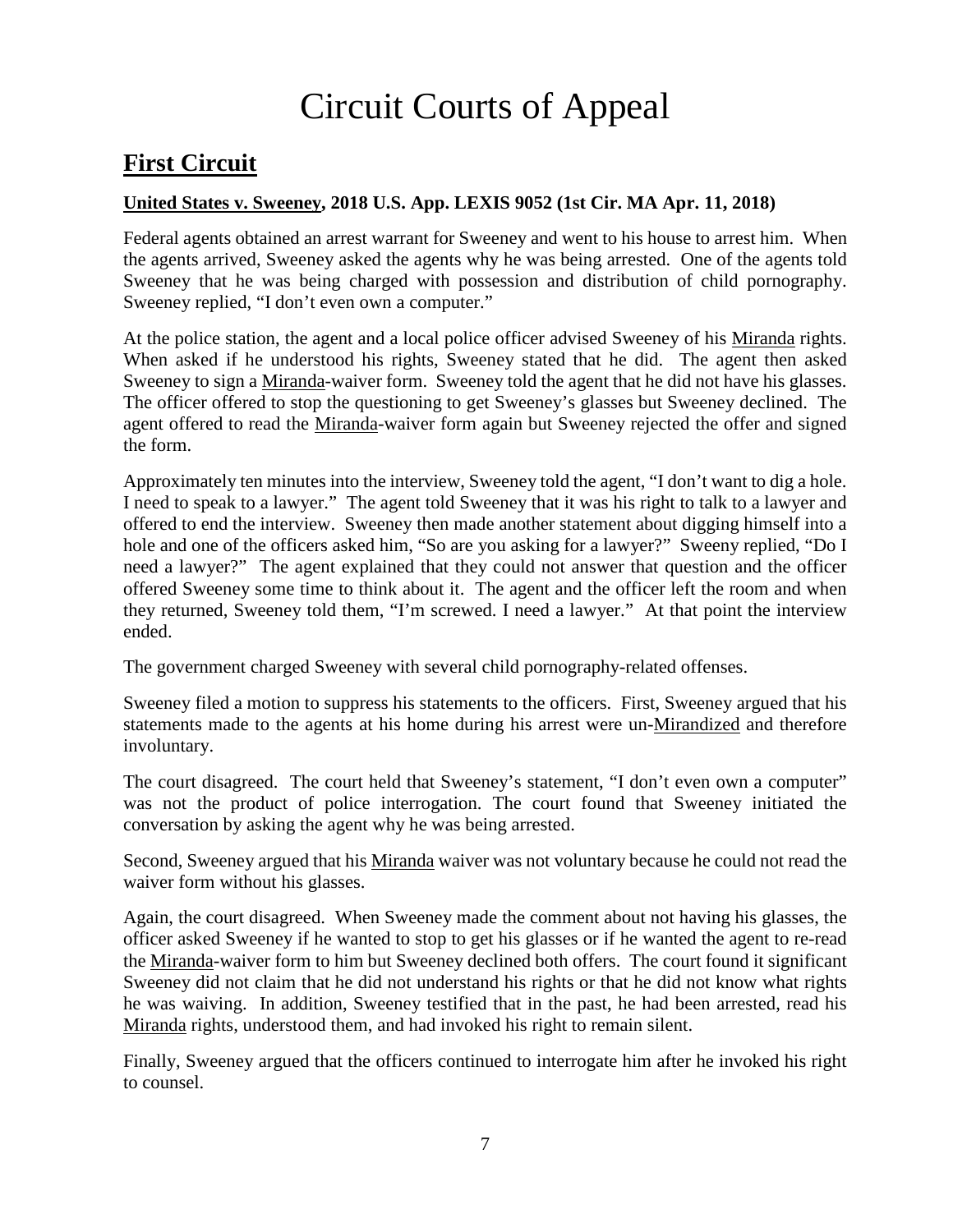The court held that Sweeney did not invoke his right to counsel until he stated, "I'm screwed. I need a lawyer." Prior to that, when Sweeney stated that he needed to speak to a lawyer to avoid "digging a hole for himself," the agent immediately offered to end the interrogation. Instead, Sweeney, continued to talk unprompted, which created ambiguity as to whether he was invoking his right to counsel. In addition, when the officer asked Sweeney to clarify whether he was requesting counsel, Sweeney asked, "Do I need a lawyer?" The court found that this question made Sweeney's prior statements about counsel even more ambiguous. After Sweeney unambiguously stated, "I need a lawyer," the officers honored this request and stopped the interview.

For the court's opinion: [https://cases.justia.com/federal/appellate-courts/ca1/17-1325/17-1325-](https://cases.justia.com/federal/appellate-courts/ca1/17-1325/17-1325-2018-04-11.pdf?ts=1523476805) [2018-04-11.pdf?ts=1523476805](https://cases.justia.com/federal/appellate-courts/ca1/17-1325/17-1325-2018-04-11.pdf?ts=1523476805)

\*\*\*\*\*

### <span id="page-7-0"></span>**United States v. Flores, 2018 U.S. App. LEXIS 10433 (1st Cir. ME Apr. 25, 2018)**

A police officer with thirteen years of law enforcement experience, who was a member of a federal drug task force, received information from an informant that a "group of New Yorkers" were distributing cocaine out of a hotel located in Brunswick, Maine. The officer and his partner went to the hotel and spoke with the front-desk manager. Without being prompted, the manager asked the officers if they were there to investigate room 131, as she had noticed an unusual number of visitors coming and going from the room. The manager told the officers the room had been rented by a person who provided a New York address and she gave the officers a description of one of the guests she had seen visiting the room.

While conducting surveillance, the officer saw a vehicle pull into a parking lot. The officer then saw a man fitting the description provided by the manager, later identified as Flores, exit the hotel and get into the back seat of the car. The officer saw Flores exchange something with the frontseat passenger. After the exchange, the officer saw Flores counting money in the back seat and then exit the car. The officer believed that he had witnessed a hand-to-hand drug transaction and that Flores had the proceeds and possibly additional drugs on his person.

A short time later, the officer exited his car and approached an exterior door to the hotel where he saw Flores standing smoking marijuana. The officer entered the hotel and asked Flores if he wanted the outside door held open. Flores declined, telling the officer he had his own keycard for entry. The officer went into the hotel and returned a few minutes later with other officers. The officers identified themselves as police officers, detained Flores, and handcuffed him. The officers questioned Flores, without first giving him Miranda warnings, and learned that he was from New York and that he was staying in room 131. The officers brought Flores into the hotel and as they approached room 131, they thought they heard voices inside the room. The officers entered room 131 to conduct a protective sweep and discovered the voices they heard were coming from the television. While conducting the sweep, the officers saw cash and marijuana in the room. After Flores refused to consent to a full search of room 131, the officers obtained a search warrant. During the ensuing search, the officers found heroin, baggies, and a digital scale.

The government charged Flores with possession of a controlled substance with intent to distribute.

Flores filed a motion to suppress his statements to the officers as well as the evidence seized from room 131. First, the district court held that Flores' initial detention outside the hotel amounted to a lawful de facto arrest supported by probable cause. Second, the court suppressed the statements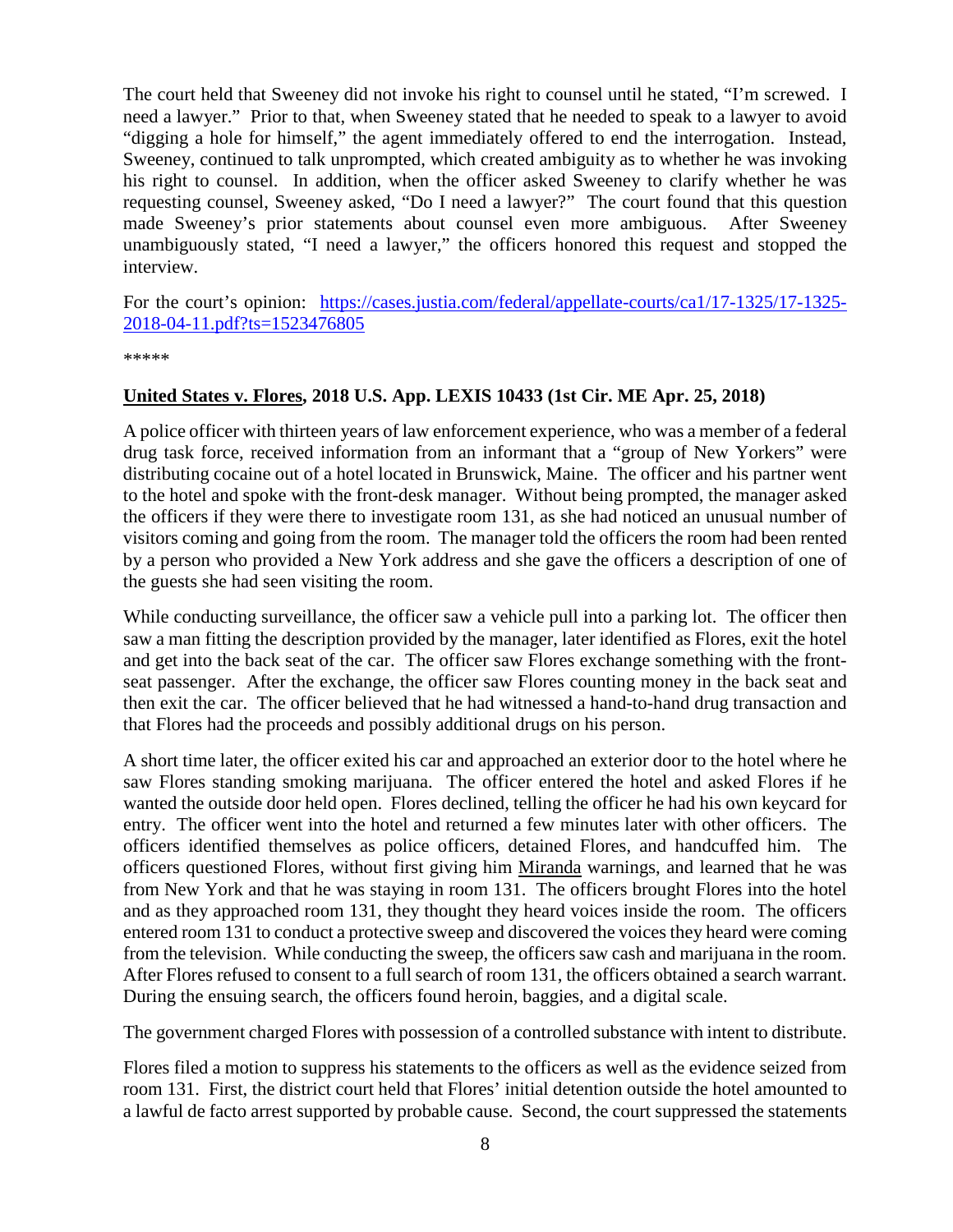Flores made to the officers when they initially detained him outside the hotel. Third, without deciding the issue, the court held that even if the officers' entry to room 131 violated the Fourth Amendment, the search of the room and seizure of evidence was lawful under the independent source doctrine. Flores appealed.

First, the court held that Flores' initial detention was lawful because the officers established probable cause to arrest him. After receiving the tip from the informant, officers went to the hotel, spoke to the manager, and corroborated some of the information provided by the informant. Next, the officers conducted surveillance where they observed a man fitting the description of the individual from room 131 engage in a suspected drug deal in the parking lot. Finally, the officers saw the man, later identified as Flores, standing outside the hotel smoking marijuana.

Next, the court held that even if the initial warrantless entry into room 131 was unlawful, the evidence seized pursuant to the search warrant was admissible under the independent source doctrine. When applying the independent source doctrine, the court will first determine if the decision to obtain a warrant was made independent of evidence discovered during an earlier, unlawful entry. If so, the court will not consider any information in the affidavit that was obtained during the illegal entry and decide if the remaining information established probable cause to search.

The court concluded that after it omitted information obtained during the officers' initial entry into room 131, the affidavit still contained more than enough information to establish probable cause to believe that evidence of drug trafficking would be found in room 131.

First, the officer testified that once he detained Flores in the parking lot, searching room 131 was his next "obvious step," which the court found to be credible. Second, the court noted that before the officers entered room 131, they established probable cause to arrest Flores, whom they reasonably believed was connected to room 131. Finally, the information provided by the informant and the hotel manager's comments about the number of visitors to room 131 made it reasonable for the officers to believe that room 131 was being used as the base for a drugtrafficking operation before they ever entered it.

For the court's opinion: [https://cases.justia.com/federal/appellate-courts/ca1/17-1510/17-1510-](https://cases.justia.com/federal/appellate-courts/ca1/17-1510/17-1510-2018-04-25.pdf?ts=1524684605) [2018-04-25.pdf?ts=1524684605](https://cases.justia.com/federal/appellate-courts/ca1/17-1510/17-1510-2018-04-25.pdf?ts=1524684605)

\*\*\*\*\*

# <span id="page-8-0"></span>**Sixth Circuit**

### <span id="page-8-1"></span>**United States v. Perkins, 2018 U.S. App. LEXIS 8520 (6th Cir. TN Apr. 4, 2018)**

After seizing a package containing methamphetamine addressed to Perkins, federal agents obtained an anticipatory warrant to search Perkins' residence. While a traditional search warrant is issued upon a showing of probable cause, an anticipatory search warrant only becomes valid upon the happening of some future event or triggering condition. In this case, the plan was to have an agent, posing as a FedEx driver, knock on the door of Perkins' residence. According to the warrant, the triggering condition would occur when the agent hand-delivered the package to Perkins. Consequently, after Perkins accepted the package, the agents would search his residence.

A judge issued the warrant, which incorporated the triggering condition; however, the agent posing as the FedEx driver did not read the warrant. Instead, another officer briefed him but left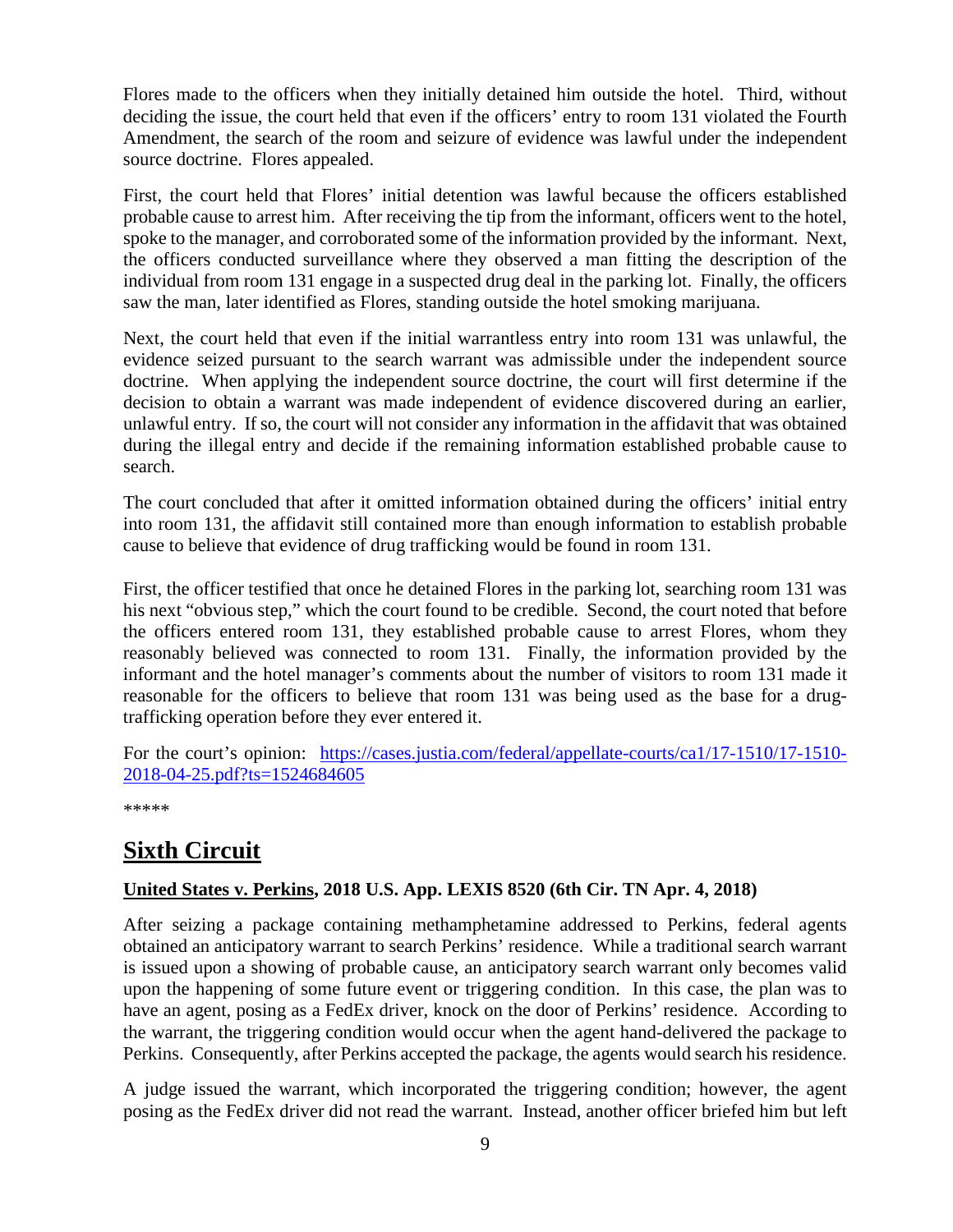out the fact that the agent/driver needed to hand-deliver the package to Perkins. As a result, the agent/driver believed that he just needed to deliver the package to someone at the residence to satisfy the triggering condition.

When the agent/driver arrived at Perkins' residence, he delivered the package to a woman who answered the door. After the woman entered the house with the package, agents executed the search warrant. Perkins, who was not home when the package was delivered, arrived at the residence one hour later.

The government charged Perkins with possession with intent to distribute methamphetamine.

Perkins filed a motion to suppress the evidence seized during the search of his residence. Perkins argued the search warrant was invalid because the triggering condition never occurred, as the agent/driver did not hand deliver the package to him. The district court agreed and suppressed the evidence. The government appealed.

The court commented that strict compliance is not always required in determining whether a triggering condition has been satisfied. However, in this case, the court held that requiring handdelivery to Perkins was the only common sense reading of the warrant's triggering condition. In addition, the court noted that the government drafted the search warrant affidavit that called for the triggering condition to be "delivery to Perkins," and that law enforcement needs "to say what it means and mean what it says" when proposing a triggering condition as part of an anticipatory search warrant. Because law enforcement did not abide by the anticipatory warrant's triggering condition, the court affirmed the district court's suppression of the evidence seized from Perkins' residence.

For the court's opinion: [https://cases.justia.com/federal/appellate-courts/ca6/17-5908/17-5908-](https://cases.justia.com/federal/appellate-courts/ca6/17-5908/17-5908-2018-04-04.pdf?ts=1523034234) [2018-04-04.pdf?ts=1523034234](https://cases.justia.com/federal/appellate-courts/ca6/17-5908/17-5908-2018-04-04.pdf?ts=1523034234)

\*\*\*\*\*

### <span id="page-9-0"></span>**Eighth Circuit**

### <span id="page-9-1"></span>**United States v. Ford, 2018 U.S. App. LEXIS 10415 (8th Cir. IA Apr. 25, 2018)**

Officers in a fugitive task force unit had an arrest warrant for Ford. The officers received a tip that Ford was staying at a house owned by a woman named Dawn. In addition, the officers were told that Ford used a cell phone in the southeast bedroom window as a surveillance device when he was home. Finally, the officers were told that Ford had recently been seen with a handgun and might be suicidal. After the officers confirmed that a woman named Dawn lived at the house, they went there to locate Ford.

As the officers approached the house, they encountered a woman outside who indicated that Ford was inside. In addition, the officers saw a cell phone in the window of the southeast bedroom and one of the officers testified that he saw a hand moving the window shade in the southeast bedroom.

The officers entered the house and split up to look for Ford. When one of the officers entered the southeast bedroom, he moved the bed from the wall and then checked the closet for Ford. At the same time, another officer found Ford hiding in the closet of the southwest bedroom. After assisting with the arrest, the first officer returned to the southeast bedroom where, for the first time, he saw a handgun, which had been concealed by the bed he had moved. After Ford was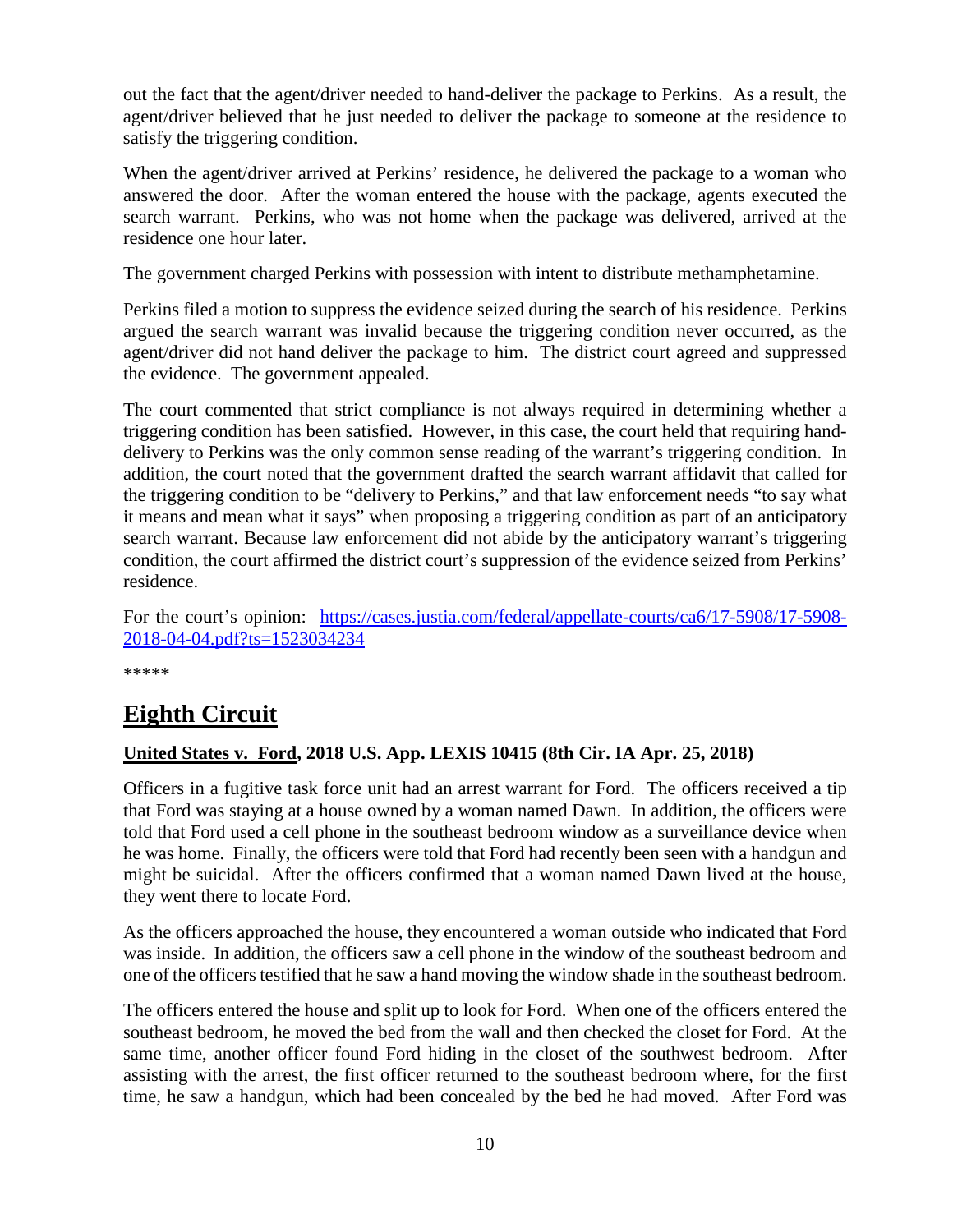given Miranda warnings, he admitted the gun was his and that he had thrown it under the bed when he saw the officers approaching the residence.

The government charged Ford with being a felon in possession of a firearm.

Ford filed a motion to suppress the handgun and his statements to the officers. First, Ford claimed that the officers violated the Fourth Amendment by entering the residence without a search warrant.

The court disagreed, holding that the officers did not need a search warrant to enter the house. Instead, the court recognized that an arrest warrant gives officers the limited authority to enter a dwelling in which the suspect lives when (1) the officers have a reasonable belief that the suspect resides at the place to be entered and (2) reason to believe that the suspect is present when the officers enter. In this case, the court held it was reasonable for the officers to believe that Ford was a co-resident of the home and present at the time the officers executed the arrest warrant. First, the officers corroborated the information provided in the tip that the house was owned by someone named Dawn and they saw a cell phone in the southeast bedroom window when they arrived. Second, Dawn indicated that Ford was inside and an officer saw a hand moving the southeast bedroom window shade.

Second, Ford argue that the officers exceeded the scope of their protective sweep incident to his arrest.

The protective sweep doctrine allows officers to make a "quick and limited search of the premises, incident to an arrest and conducted to protect the safety of police officers or others." Officers are allowed to look in areas immediately adjoining the place of arrest "in closets and other spaces" from which "an attack could be launched." In addition, officers may sweep beyond these adjoining areas if they have a reasonable belief "that the area searched harbors a person posing a danger to the officer or others." The court added that justification for a protective sweep does not automatically end when the suspect is arrested.

In this case, the court held that the protective sweep was justified. First, the officers had reason to believe that Ford was armed and might be suicidal. Second, it was reasonable for the officer who initially entered the southeast bedroom to move the bed while looking for Ford. Finally, although the gun was not discovered until after Ford's arrest in the southwest bedroom, an officer saw a hand moving the shade in the southeast bedroom window before entering the house. Based on these facts, the court concluded it was reasonable for the officer to return to the southeast bedroom immediately after arresting Ford and seize the gun which was in plain view.

For the court's opinion: [https://cases.justia.com/federal/appellate-courts/ca8/17-1225/17-1225-](https://cases.justia.com/federal/appellate-courts/ca8/17-1225/17-1225-2018-04-25.pdf?ts=1524670227) [2018-04-25.pdf?ts=1524670227](https://cases.justia.com/federal/appellate-courts/ca8/17-1225/17-1225-2018-04-25.pdf?ts=1524670227)

\*\*\*\*\*

### <span id="page-10-0"></span>**United States v. Houck, 2018 U.S. App. LEXIS 10531 (8th Cir. MO Apr. 26, 2018)**

As part of his work with a Pennsylvania computer-crimes task force, an officer located a computer that was sharing child pornography on a peer-to-peer network. The officer established the IP address of the computer, which he traced to a residence in Pennsylvania belonging to Houck's mother. Officers conducted surveillance on the residence and saw a pickup truck and a fifthwheel trailer-style RV in the driveway. An officer then applied for a search warrant for the residence, which included a request to search "any vehicles . . . present at the time of execution."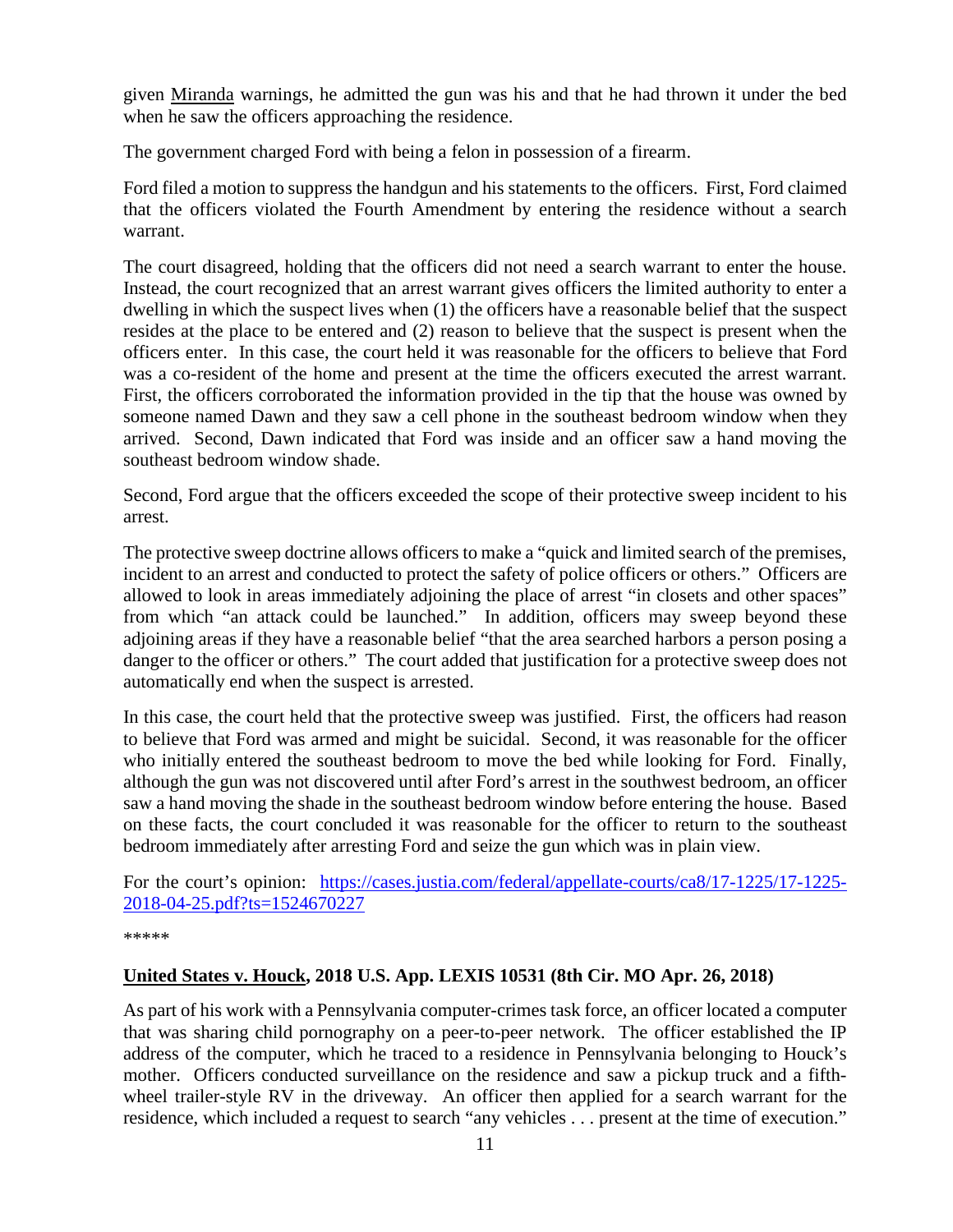The officer testified that he did not specifically identify the RV in the warrant application because he believed that it fell within the scope of the warrant's authorization to search "any vehicles."

When officers executed the warrant, they saw Houck's pickup truck and RV parked in the driveway. Although the RV was not attached to the pickup truck, it had Missouri license plates, a valid inspection tag, and a vehicle identification number. The officers also noticed that the RV had fully inflated tires and no permanent attachments to the ground. However, the RV was connected to water and electric lines, and there was a satellite dish attached to the roof. An officer estimated that it would have taken approximately thirty minutes to prepare the RV for travel. The officers searched the RV and found a laptop and other electronic devices that contained child pornography.

The government charged Houck with receipt and distribution of child pornography.

Houck filed a motion to suppress evidence seized from his RV.

The district court determined that, while Houck's RV was "readily mobile," it qualified as a residence rather than a vehicle and granted Houck's motion to suppress the evidence seized from it. The government appealed, arguing that the plain language of the warrant authorized the search of the RV, because it was a vehicle located on the premises at the time of the original search.

The court agreed. Although there was some evidence that the RV was being used as a temporary residence, the officers observed the following facts supporting their belief that it was a vehicle: (1) the RV had fully inflated tires, could have been mobile within 30 minutes, and was parked on a driveway with ready access to a roadway; (2) the truck used to tow the RV was parked next to it; (3) the RV, which was parked at a Pennsylvania residence, had Missouri license plates, had a vehicle identification number, and was registered in Missouri; and (4) the RV was not attached to the ground or permanently affixed to any structure. Finally, given that a "vehicle" is commonly defined as "an instrument of transportation or conveyance," it was reasonable for the officers to treat it as such. As a result, the court held that it was reasonable for the officers to believe the RV was a vehicle within the scope of the search warrant and that the district court improperly suppressed the evidence found inside it.

For the court's opinion: [https://cases.justia.com/federal/appellate-courts/ca8/17-3045/17-3045-](https://cases.justia.com/federal/appellate-courts/ca8/17-3045/17-3045-2018-04-26.pdf?ts=1524756637) [2018-04-26.pdf?ts=1524756637](https://cases.justia.com/federal/appellate-courts/ca8/17-3045/17-3045-2018-04-26.pdf?ts=1524756637)

\*\*\*\*\*

### <span id="page-11-0"></span>**United States v. Cross, 2018 U.S. App. LEXIS 10961 (8th Cir. IA Apr. 30, 2018)**

Andrea Cross called 911 to report a "physical" disturbance between her grandson, Donovan Cross, and his girlfriend at Andrea's home. Andrea told the dispatcher she had left the home and that responding officers should "use the front door" to enter. When officers arrived, they heard a woman inside the house scream and moments later, Cross' girlfriend, Sophia Finauga, exited the house. Finauga was visibly upset and had a bruised eye. One of the officers called to Finauga, but she ran back into the house. Using a loudspeaker, the officers ordered Cross to exit the home. Finauga came out first and then Cross exited the house where the officers arrested him on an outstanding warrant.

As they were leaving, the officers asked Cross if they should lock or shut the front door. Cross told the officers to "leave it alone" in case Finauga went back inside. In the meantime, an officer spoke by telephone with Andrea who told them that Finauga had recently moved back into the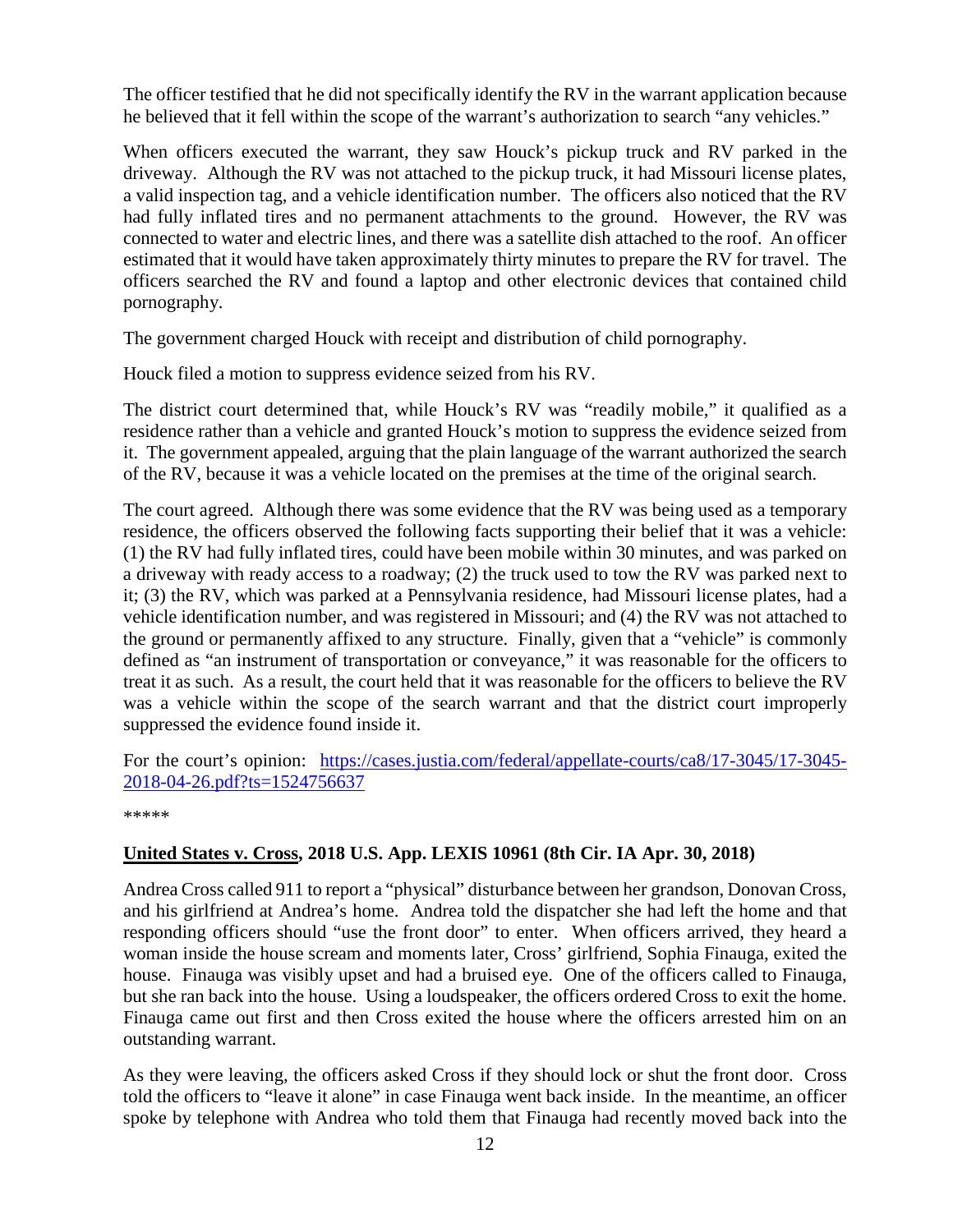residence with Cross and that Finauga could go into the house "to get her stuff." The officers helped Finauga arrange for her mother to pick her up and asked her if she wanted to collect her belongings from Andrea's home. Finauga said yes and agreed that the two officers should accompany her inside the home.

Finauga went into the bedroom and when she picked up a t-shirt lying on top of a hamper, a handgun fell to the floor, ejecting the gun's loaded magazine. An officer seized the handgun, and after Finauga collected her belongings, he applied for a search warrant. During the search pursuant to the warrant, officers found methamphetamine, drug paraphernalia, and other evidence that connected the handgun to Cross.

The government charged Cross with being a felon in possession of a firearm.

Cross filed a motion to suppress the evidence seized from his home. Cross argued that it was not reasonable for the officers to believe that Finauga had apparent authority to grant the officers consent to enter his house. Cross also argued that Andrea's initial consent to enter the home ended once the domestic disturbance had been resolved.

Officers may enter a home without a warrant if they obtain voluntary consent from a third party who has common authority over the premises. In addition, consent is valid when an officer reasonably relies on a third party's demonstration of apparent authority over the premises. In this case, the court held that the officers had a reasonable belief that Finauga had apparent authority to consent to the officers' entry into the house with her while she collected her belongings. First, after the officers arrived, Finauga exited and reentered the house freely. Second, after the officer arrested Cross, he told the officers to leave the front door open in case Finauga went back inside. Third, Finauga told an officer she had been with Cross for "a while" and confirmed she had personal belongings in the home. Fourth, Finauga had to call her mother to come get her, suggesting she was not a temporary visitor. Fifth, Andrea told an officer that Finauga had recently moved back into the residence and that Finauga could go back into the house to get her belongings. The court added that the officers' entry to accompany Finauga while she collected her belongings was valid because it directly related to the entry that Andrea authorized in her initial call for assistance.

For the court's opinion: [https://cases.justia.com/federal/appellate-courts/ca8/17-1982/17-1982-](https://cases.justia.com/federal/appellate-courts/ca8/17-1982/17-1982-2018-04-30.pdf?ts=1525102232) [2018-04-30.pdf?ts=1525102232](https://cases.justia.com/federal/appellate-courts/ca8/17-1982/17-1982-2018-04-30.pdf?ts=1525102232)

\*\*\*\*\*

### <span id="page-12-0"></span>**Tenth Circuit**

### <span id="page-12-1"></span>**McCoy v. Meyers, 2018 U.S. App. LEXIS 8943 (10th Cir. KS Apr. 10, 2018)**

On March 22, 2011, Hutchinson, Kansas police officers responded to a reported armed hostage situation at a motel. When police officers entered McCoy's room, he pointed a gun at the officers. Officers ordered McCoy to drop the gun and McCoy complied. As an officer pulled McCoy off the bed to arrest him, the officer perceived that McCoy was reaching for his duty weapon and yelled, "He's grabbing my gun." At that point, other officers pulled McCoy to the ground. Once McCoy was on the ground, lying face-down with his hands behind his back, officers hit him in the head, shoulders, and back while another officer rendered him unconscious with a carotid restraint maneuver.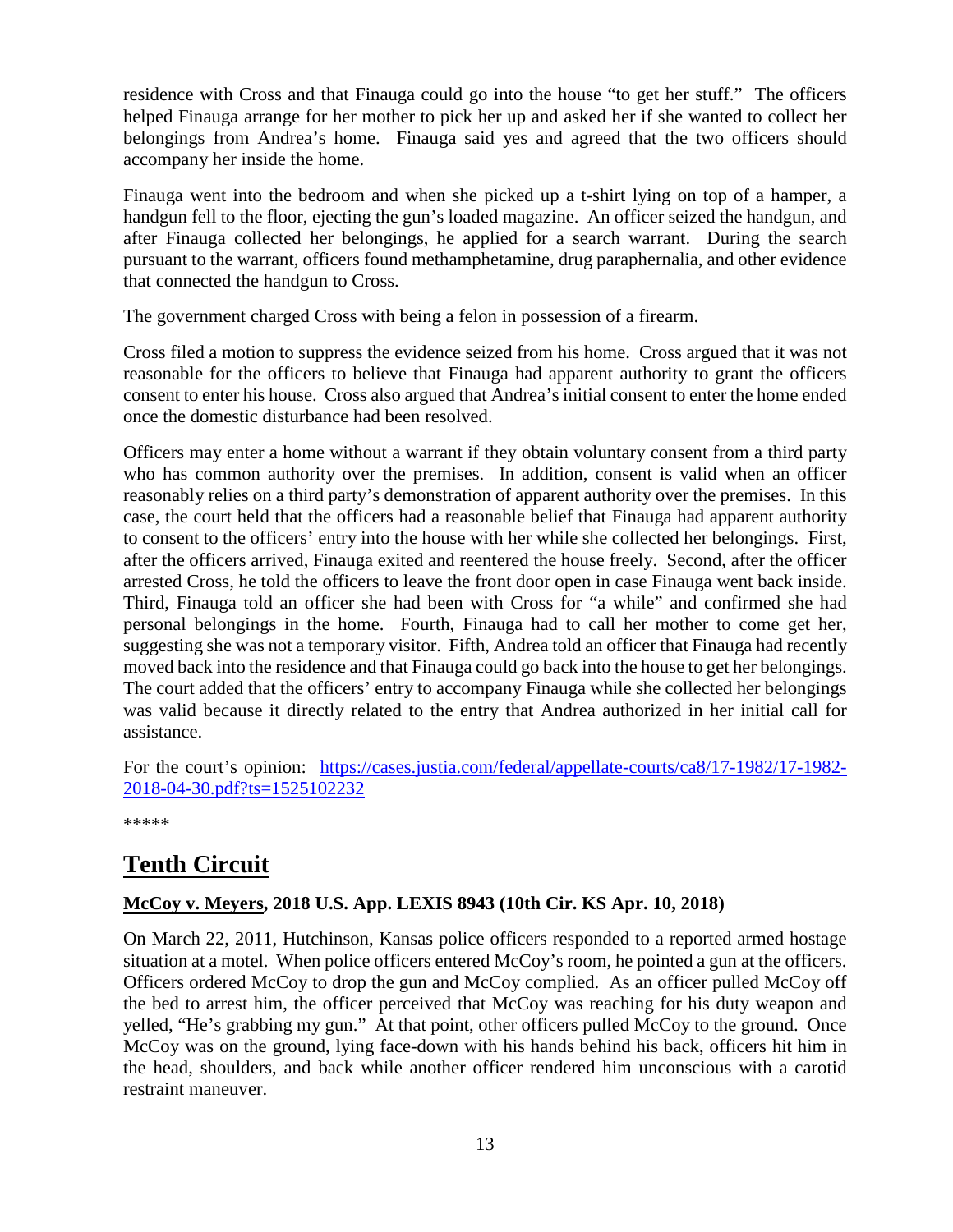While McCoy was unconscious, the officers handcuffed his hands behind his back, zip-tied his feet together, and moved him from a prone, face-down position into a sitting position. As McCoy regained consciousness, officers again struck him more than ten times on his head, shoulders, back, and arms. McCoy tried to shield himself but could not because he was handcuffed and ziptied. One of the officers then placed McCoy, who was not resisting, in a second carotid restraint until he lost consciousness again. The officers removed McCoy from the motel room and transported him to the hospital.

McCoy sued three of the officers who participated in his arrest under 42 U.S.C. § 1983. McCoy claimed that the officers violated the Fourth Amendment by using excessive force in arresting him. The officers argued that they were entitled to qualified immunity.

To determine whether the officers were entitled to qualified immunity, the court addressed McCoy's pre-restraint and post-restraint excessive force claims separately.

Concerning the officers' initial use of force, the court held that no reasonable jury could conclude that McCoy was effectively subdued when the allegedly excessive pre-restraint force occurred. As a result, the court found that the officers were entitled to qualified immunity as it was not clearly established that striking McCoy and applying a carotid restraint on him violated his Fourth Amendment rights.

However, the court held that the officers' post-restraint force violated McCoy's clearly established right to be free from the continued use of force after he had been effectively subdued by the officers. In making this determination, the court applied the factors outlined in [Graham v. Connor.](https://supreme.justia.com/cases/federal/us/490/386/case.html)

The court found that the first Graham factor, the severity of the crime, weighed against McCoy. It was undisputed that McCoy told the officers that he was armed and that he had two hostages before the officers entered the motel room. In addition, McCoy conceded that the officers reasonably suspected him of pointing a gun at the officers and then reaching for the arresting officer's gun.

However, the court held that the second Graham factor, the immediacy of the threat posed by the suspect, favored McCoy. The court found that a reasonable jury could conclude that after McCoy was rendered unconscious, handcuffed, and zip-tied, the officers should have been able to recognize and react to this fact when they decided to use additional force. As a result, the court added that a reasonable jury could conclude that striking McCoy an additional ten times and placing him into a second carotid restraint was unreasonable.

Similarly, the court held that the final Graham factors, the suspect's active resistance and attempt to flee, favored McCoy because McCoy had stopped resisting by the time the officers struck him an additional ten times and applied the second carotid restraint maneuver. The court recognized that while the officers faced a potentially dangerous situation before they subdued McCoy, the officers use of force after McCoy had been subdued and restrained was not justified.

Finally, the court held that preexisting Tenth Circuit precedent made it clear to any reasonable officer that the use of force on effectively subdued individuals violates the Fourth Amendment. As result, the court concluded that it should have been obvious to the officers that continuing to use force on McCoy after he was rendered unconscious, handcuffed, and zip-tied was excessive.

For the court's opinion: [https://cases.justia.com/federal/appellate-courts/ca10/17-3093/17-3093-](https://cases.justia.com/federal/appellate-courts/ca10/17-3093/17-3093-2018-04-10.pdf?ts=1523376040) [2018-04-10.pdf?ts=1523376040](https://cases.justia.com/federal/appellate-courts/ca10/17-3093/17-3093-2018-04-10.pdf?ts=1523376040)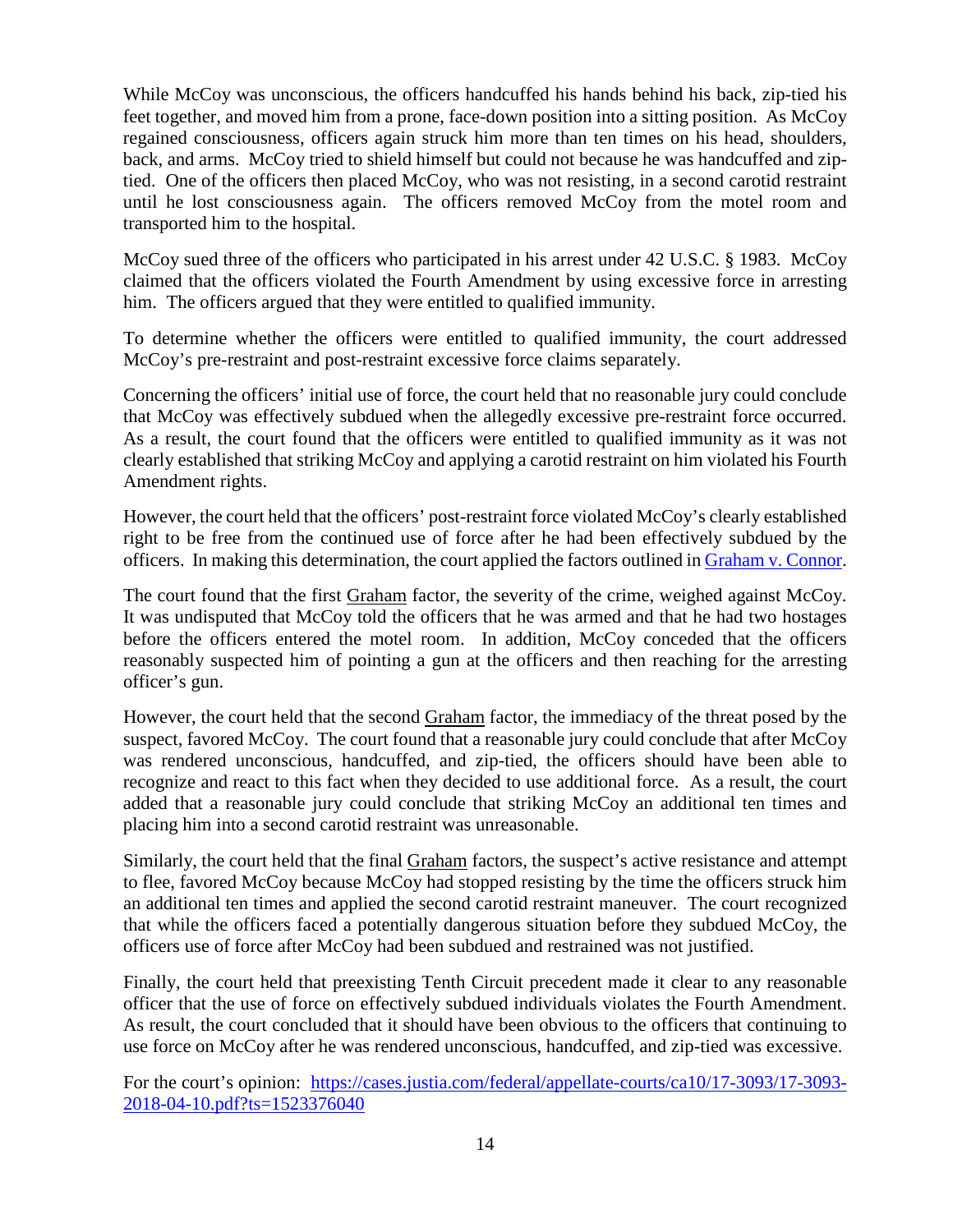# <span id="page-14-0"></span>**Eleventh Circuit**

### <span id="page-14-1"></span>**United States v. Maxi, 2018 U.S App. LEXIS 8595 (11th Cir. FL 2018)**

Officers received information from a confidential informant that drugs were being distributed from a back unit of a duplex. Officers conducted surveillance and saw two men leave the duplex and get into a truck. Officers stopped the truck and spoke with the driver, Markentz Blanc, and the passenger, Espere Pierre. After searching the truck and finding no contraband, the officers let the men leave. When the officers realized that the truck was returning to the duplex, all officers in the area were ordered to go there as well.

At least ten officers had arrived at the duplex by the time Blanc and Pierre returned. An officer detained the men while four or five officers ran to the door at the back of the unit as other officers covered strategic positions surrounding the duplex. The door to the back unit was not visible from the street and to get to it, officers had to pass through a gate in a chain-link fence that surrounded the yard. At least one officer who approached the door had his gun out. The door had an exterior metal security gate, with bars five to six inches apart and with a wooden interior door behind it. An officer reached through the bars and knocked on the wooden door. The officer did not announce that he was a police officer.

Willis Maxi opened the wooden interior door very soon after the officer knocked. Directly behind Maxi, approximately five to ten feet away, the officer saw rocks of crack cocaine and a mixing bowl that contained packaged crack cocaine. The officer ordered Maxi to exit the duplex, but Maxi said he could not leave because the metal security gate was locked. Concerned that Maxi would destroy evidence, officers pried open the metal security gate, pulled Maxi out of the duplex, and handcuffed him. Approximately five officers then conducted a protective sweep of the unit, which took about two minutes. During the sweep, officers saw more packaged crack cocaine, firearms, and a stack of money. After the sweep, the officer exited the unit and applied for a search warrant.

Before the warrant was issued, two officers went back into the duplex and did a "walk-through" of the unit. The officers testified that the search warrant affidavit did not include any of their observations from the walk-through. After the search warrant was issued, the officers went back into the duplex and seized crack cocaine, guns, and some documents.

The surveillance and search of the duplex was the beginning of the investigation into the drug trafficking organization in which Maxi, Blanc, and Pierre were involved. During the course of the investigation, the government obtained evidence against Blanc obtained from wiretaps of his cell phone.

The government later charged Maxi, Blanc, and six other individuals with drug, firearm, and other criminal offenses. Maxi and Blanc filed motions to suppress evidence based on the government's alleged violations of law.

Maxi filed a motion to suppress the evidence seized from the duplex on a variety of Fourth Amendment grounds.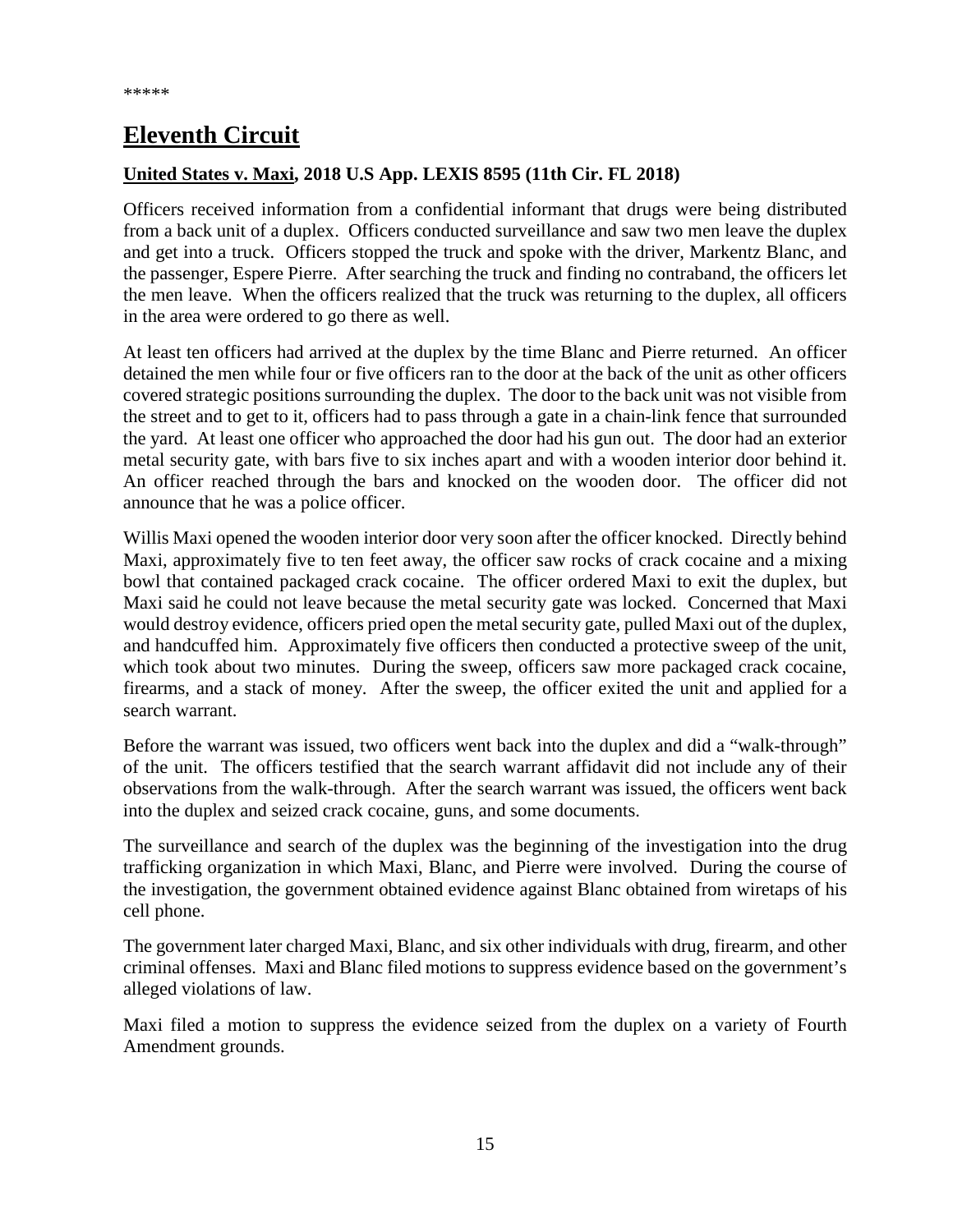First, Maxi argued that the officers unlawfully entered the curtilage of the duplex when ten officers surrounded the building and then approached the door. The government argued that the officers were allowed to enter the curtilage because they were there to conduct a knock and talk interview.

The knock and talk rule provides that police have an owner's implied permission or license "to approach a home and knock" as any other private citizen is allowed to do. The court added this implied license typically permits a visitor to approach the home by the front path, knock promptly, wait briefly to be received, and then leave, unless invited to remain longer.

In this case, approximately ten officers entered onto the curtilage by going through a gate in the fence, with four or five officers approaching the door and the rest taking up tactical positions around the exterior. The court found that the officers' intrusion onto the curtilage was not limited to the front door. In addition, the court found that the officers' intent in approaching the duplex was not that of an ordinary citizen, but instead their intent was to secure the duplex and detain anyone they found inside. Based on these facts, the court held that the officers' actions did not qualify as a knock and talk; therefore, they did not have a license to enter the curtilage of the duplex.

However, the court found that suppression of evidence was not warranted because the knock and talk violation did not result in the seizure of evidence. The court held that had the officers' conducted a proper knock and talk, there were no facts to suggest that anything would have turned out differently, as Maxi voluntarily opened the door almost immediately after the officer knocked and seemed entirely unaware of the scene developing outside.

Second, Maxi argued that he did not open the door voluntarily.

The court disagreed. The court found that Maxi did not open the door in response to a show of authority by the officers. An officer testified that he knocked once and that none of the officers yelled "police." In addition, the court found that Maxi could not have seen the officers outside because all of the windows were covered.

Third, Maxi claimed that the officers violated the Fourth Amendment when they pried open the metal security gate and arrested him in his home without a warrant.

The court held that Maxi's warrantless arrest was supported by probable cause and exigent circumstances. When Maxi opened the door, the officer saw a large quantity of drugs behind him. The court found there was a risk that the evidence the officer saw would be destroyed if the officers left the duplex to get an arrest warrant. In addition, the officers could not see into the unit's other room, so they did not know if there were others present in the duplex. Consequently, the court concluded that it was objectively reasonable for the officers to believe exigent circumstances existed to justify their warrantless entry and arrest of Maxi.

Fourth, Maxi argued that the officers' protective sweep and the officer's walk-through after the premise had been secured violated the Fourth Amendment.

The court held that even if the protective sweep and walk-through violated the Fourth Amendment, the evidence found inside the duplex was still admissible under the independent source doctrine. The independent source doctrine allows admission of evidence that is discovered by means entirely independent of any constitutional violation. When Maxi voluntarily opened the door, the officer saw drugs in plain view five to ten feet behind him. The court found that there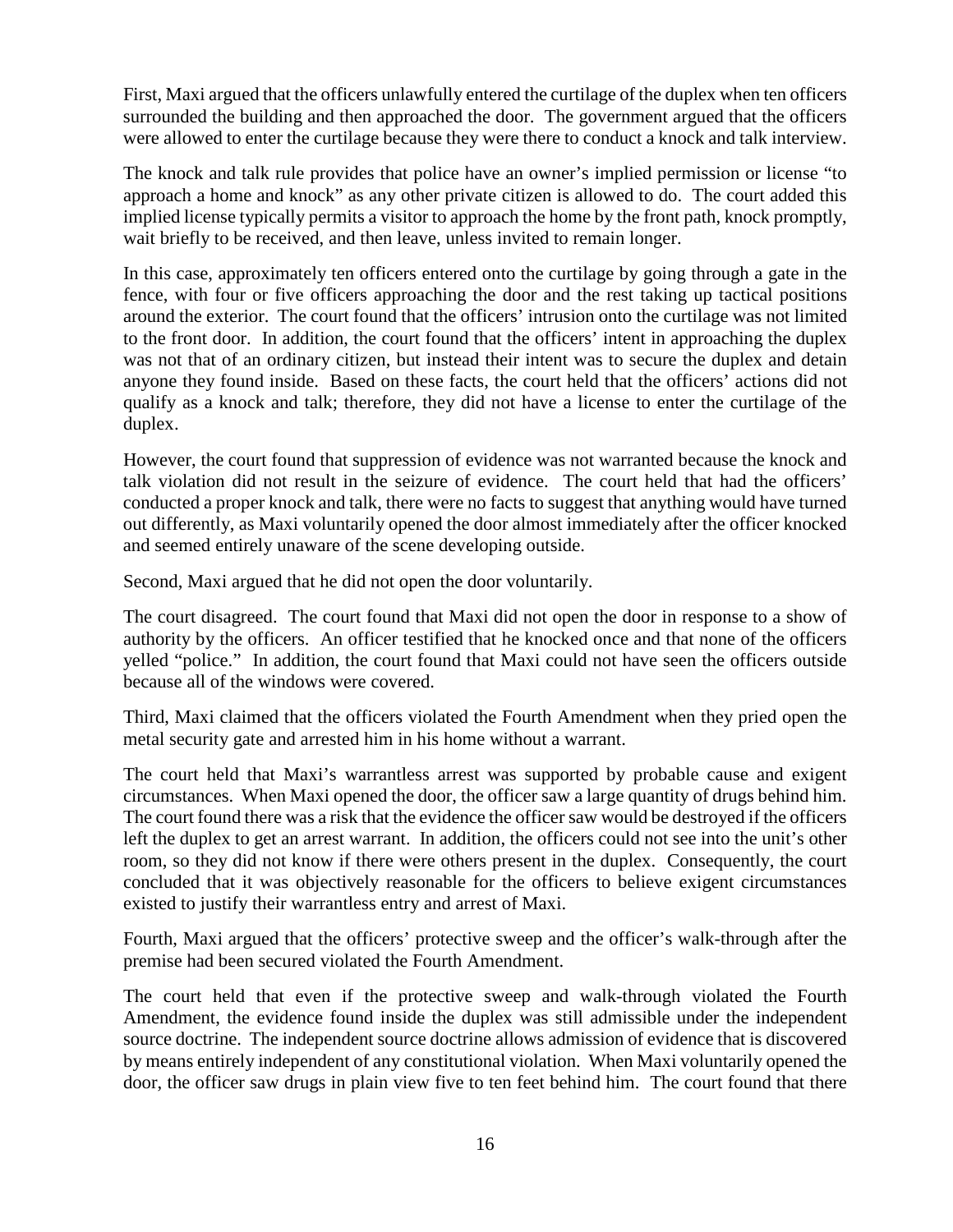was no reason to believe that the officers' decision to obtain a warrant was motivated by what they saw during the subsequent protective sweep or walk-through.

Blanc argued that evidence obtained from two wiretaps should have been suppressed because the government did not satisfy the "necessity" requirement. Under 18 U.S.C. § 2518(1)(c), the government's affidavit in support of a wiretap must include "a full and complete statement as to whether or not other investigative techniques have been tried and failed or why they reasonably appear to be unlikely to succeed if tried or to be too dangerous."

The court held that the government satisfied the necessity requirement in its affidavit. For example, the affidavit stated that even after using search warrants, confidential sources, pen registers, and visual surveillance, law enforcement had not been able to track drug deliveries. In addition, the affidavit stated that further work with confidential informants or with undercover agents was unlikely to succeed because the organization was led by a small, tight-knit group. Finally, the affidavit stated that the conspirators were using counter surveillance and were wary of police surveillance.

For the court's opinion: [https://cases.justia.com/federal/appellate-courts/ca11/15-13182/15-](https://cases.justia.com/federal/appellate-courts/ca11/15-13182/15-13182-2018-04-05.pdf?ts=1522938655) [13182-2018-04-05.pdf?ts=1522938655](https://cases.justia.com/federal/appellate-courts/ca11/15-13182/15-13182-2018-04-05.pdf?ts=1522938655)

\*\*\*\*\*

### <span id="page-16-0"></span>**United States v. Suarez-Plasencia, 2018 U.S. App. LEXIS 9015 (11th Cir. FL April 11, 2018)**

On the morning of September 6, 2015, twenty-eight Cuban migrants were found on Loggerhead Key, Florida. Later that day, Suarez's boat broke down on Garden Key, an island three miles east of Loggerhead Key and seventy miles west of Key West, Florida.

When an officer responded to a report of Suarez's beached boat, he located Suarez and the boat. The officer asked Suarez for permission to search his boat and Suarez consented verbally and by signing a consent form. The consent form authorized the officer to perform a "complete" search of the vessel and to seize its contents for any "legitimate law enforcement purpose." Suarez then boarded a ferry to Key West to obtain help with fixing his boat.

The next day, the officer searched Suarez's boat and found a GPS device in a storage compartment. The officer plugged the GPS device into the boat's power source and turned it on. The GPS device showed a waypoint indicating that the boat had been just off Cuba's shore on September 5, 2015. The officer powered off the GPS device and sent it to the Coast Guard for a more thorough analysis. The forensic analysis performed by the Coast Guard indicated that Suarez's boat left Key West around 1:30 a.m. on September 5, arrived off the coast of Cuba at 4:30 p.m. that day, and then reached the vicinity of Loggerhead and Garden Keys in the early morning of September 6.

After interviewing Suarez and conducting further investigation, the government charged Suarez with twenty-eight counts of alien smuggling.

Suarez filed a motion to suppress the GPS evidence, arguing the consent he gave the officer to search his boat did not extend to a search of the GPS device.

The court disagreed. A consent search is reasonable under the Fourth Amendment as long as the search by the officer remains within the scope of the consent given by the suspect. In this case, Suarez signed a consent form that authorized a "complete" search of his boat and the seizure of